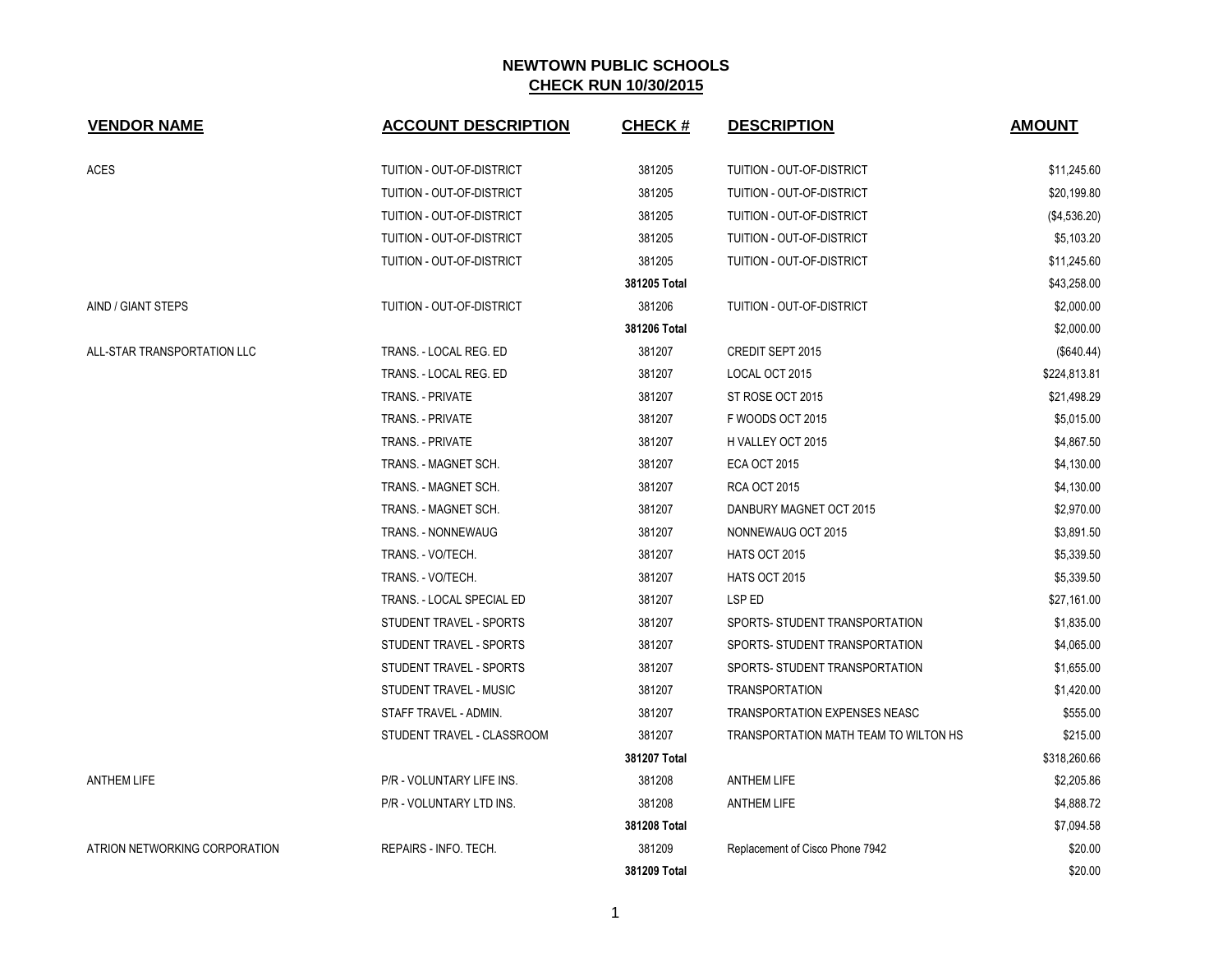| <b>VENDOR NAME</b>                 | <b>ACCOUNT DESCRIPTION</b>         | <b>CHECK#</b> | <b>DESCRIPTION</b>                        | <b>AMOUNT</b> |
|------------------------------------|------------------------------------|---------------|-------------------------------------------|---------------|
| <b>BAGEL DELIGHT</b>               | OFF. SUPPLIES - SUPER.             | 381210        | <b>BOE MEETING BAGELS</b>                 | \$69.95       |
|                                    |                                    | 381210 Total  |                                           | \$69.95       |
| LAURA BATTISTI                     | INSTR. SUPPLIES - WORLD LANG.      | 381211        | <b>HELIUM BALLOONS</b>                    | \$40.29       |
|                                    |                                    | 381211 Total  |                                           | \$40.29       |
| <b>BEACON GRAPHICS LLC</b>         | INSTR. SUPPLIES - TECH ED.         | 381212        | PAPER AND TRANSFER TAPE- SEE CART         | \$965.08      |
|                                    | INSTR. SUPPLIES - TECH ED.         | 381212        | PAPER AND TRANSFER TAPE- SEE CART         | \$267.20      |
|                                    |                                    | 381212 Total  |                                           | \$1,232.28    |
| BLUE LABEL POWER INC.              | REPAIRS - INFO. TECH.              | 381213        | Batteries, Adapters, lamps                | \$199.00      |
|                                    |                                    | 381213 Total  |                                           | \$199.00      |
| THE BOOKSOURCE                     | <b>TEXTBOOKS - CLASSROOM</b>       | 381214        | Textbooks for additional 2nd grade class  | \$94.67       |
|                                    |                                    | 381214 Total  |                                           | \$94.67       |
| BUREAU OF EDUCAT & RESEARCH INC.,. | STAFF TRAIN. - CLASSROOM           | 381215        | <b>BER CONFERENCE</b>                     | \$717.00      |
|                                    |                                    | 381215 Total  |                                           | \$717.00      |
| CASCADE SCHOOL SUPPLIES INC.       | <b>INSTR. SUPPLIES - CLASSROOM</b> | 381216        | White poster board 22x28 - 112145         | \$72.80       |
|                                    | INSTR. SUPPLIES - CLASSROOM        | 381216        | Composition book - pressboard - 110286    | \$80.00       |
|                                    | INSTR. SUPPLIES - CLASSROOM        | 381216        | Double pocket folders - 028160 - assorted | \$27.50       |
|                                    | <b>INSTR. SUPPLIES - ART</b>       | 381216        | Tracing paper Rag 18x24 - #115489         | \$22.28       |
|                                    | <b>INSTR. SUPPLIES - ART</b>       | 381216        | Molded Magic Class pack White 23-6001     | \$216.45      |
|                                    |                                    | 381216 Total  |                                           | \$419.03      |
| CASEY'S WOOD PRODUCTS INC.         | INSTR. SUPPLIES - SCIENCE          | 381217        | Wood toy wheel, Model #60B                | \$112.50      |
|                                    | INSTR. SUPPLIES - SCIENCE          | 381217        | Shipping                                  | \$8.38        |
|                                    |                                    | 381217 Total  |                                           | \$120.88      |
| <b>CBS LLC</b>                     | INSTR. SUPPLIES - COMPUTER ED.     | 381218        | Ebson remote control Free shipping        | \$156.00      |
|                                    |                                    | 381218 Total  |                                           | \$156.00      |
| <b>CECA</b>                        | STAFF TRAIN. - CLASSROOM           | 381219        | CECA/CASL 2015 Conference Registration    | \$165.00      |
|                                    |                                    | 381219 Total  |                                           | \$165.00      |
| CHARTER COMMUNICATIONS             | TELEPHONE & CABLE                  | 381220        | SERV 2015/16                              | \$2,444.79    |
|                                    |                                    | 381220 Total  |                                           | \$2,444.79    |
| LEIGH ANNE COLES                   | STAFF TRAVEL - ART                 | 381221        | TRAVEL PROF. DEVELOPMENT                  | \$45.95       |
|                                    |                                    | 381221 Total  |                                           | \$45.95       |
| THE COLLEGE BOARD - NERO           | STAFF TRAIN. - CLASSROOM           | 381222        | AP PSYCHOLOGY WORKSHOP                    | \$370.00      |
|                                    |                                    | 381222 Total  |                                           | \$370.00      |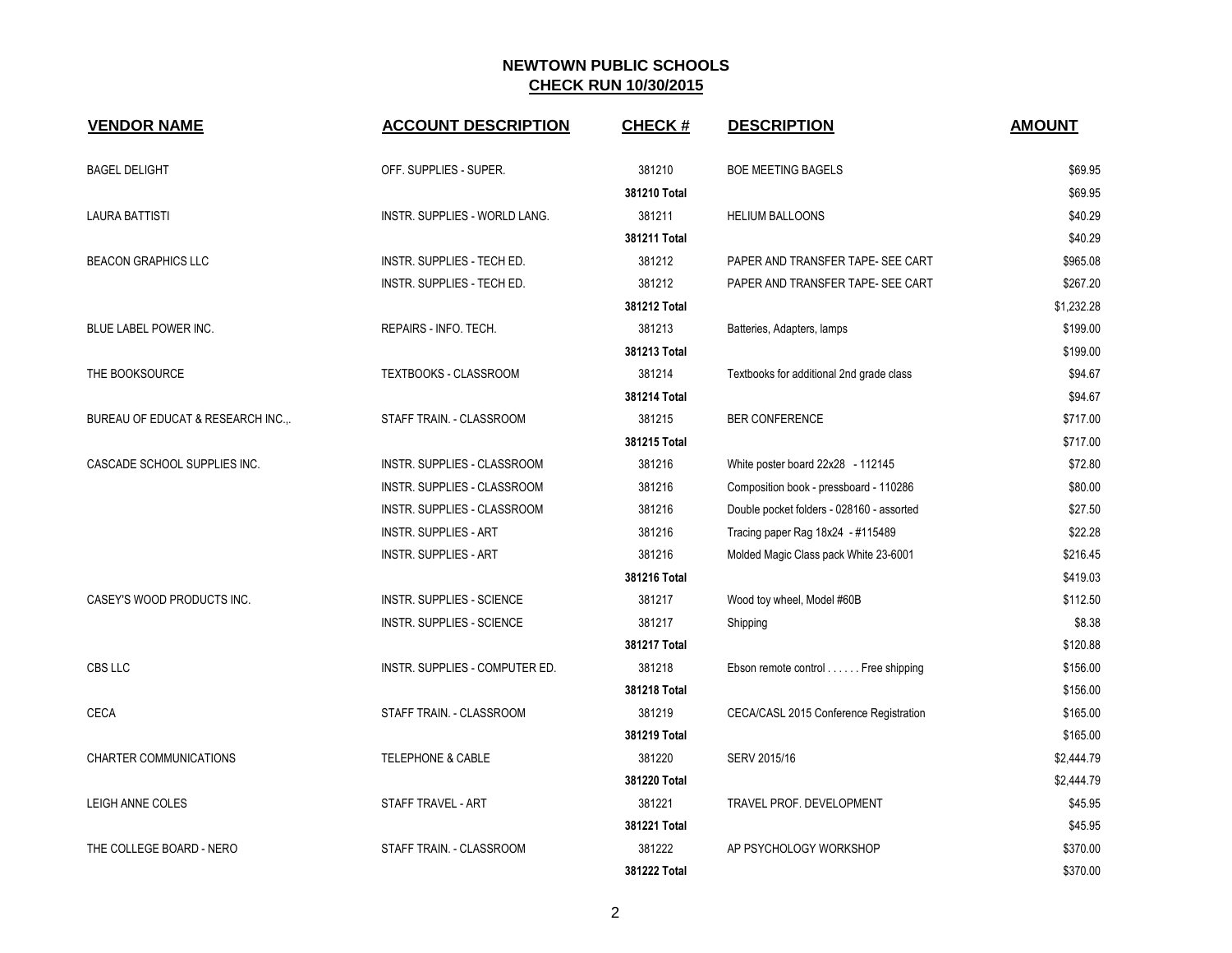| <b>VENDOR NAME</b>            | <b>ACCOUNT DESCRIPTION</b>         | <b>CHECK#</b> | <b>DESCRIPTION</b>                                  | <b>AMOUNT</b> |
|-------------------------------|------------------------------------|---------------|-----------------------------------------------------|---------------|
| CONN JUNIOR REPUBLIC INC.     | TUITION - OUT-OF-DISTRICT          | 381223        | TUITION - OUT-OF-DISTRICT                           | \$1,614.75    |
|                               | TUITION - OUT-OF-DISTRICT          | 381223        | TUITION - OUT-OF-DISTRICT                           | \$2,153.00    |
|                               | TUITION - OUT-OF-DISTRICT          | 381223        | TUITION - OUT-OF-DISTRICT                           | \$450.00      |
|                               |                                    | 381223 Total  |                                                     | \$4,217.75    |
| PAUL DEVINE                   | STAFF TRAVEL - B & G ADMIN.        | 381224        | TRAVEL SEPT 2015                                    | \$71.30       |
|                               |                                    | 381224 Total  |                                                     | \$71.30       |
| EDUCATION CONNECTION          | TUITION - OUT-OF-DISTRICT REG. ED. | 381225        | TUITION - OUT-OF-DISTRICT REG. ED.                  | \$7,000.00    |
|                               |                                    | 381225 Total  |                                                     | \$7,000.00    |
| FOLLETT SCHOOL SOLUTIONS INC. | <b>SUPPLIES - LIBRARY</b>          | 381226        | 64 Assorted titles----ORDER PLACED ON TITLEWAVE     | \$257.64      |
|                               | TEXTBOOKS - WORLD LANG.            | 381226        | Cuaderna Practica per attached quote.               | \$349.70      |
|                               | TEXTBOOKS - WORLD LANG.            | 381226        | Cuaderna Practica per attached quote                | \$71.50       |
|                               |                                    | 381226 Total  |                                                     | \$678.84      |
| <b>FRONTIER</b>               | <b>TELEPHONE &amp; CABLE</b>       | 381227        | TELEPHONE SERV 2015/16                              | \$103.84      |
|                               |                                    | 381227 Total  |                                                     | \$103.84      |
| <b>GANDER PUBLISHING INC.</b> | INSTR. SUPPLIES - SP. ED. PREK-8   | 381228        | PER ATTACHED SUPPLIES                               | \$134.85      |
|                               | INSTR. SUPPLIES - SP. ED. PREK-8   | 381228        | SHIPPING AND HANDLING                               | \$13.49       |
|                               |                                    | 381228 Total  |                                                     | \$148.34      |
| GOVCONNECTION, INC.           | INSTR. SUPPLIES - CLASSROOM        | 381229        | Printer Cartridges, see attached quote #23961265.01 | \$998.27      |
|                               |                                    | 381229 Total  |                                                     | \$998.27      |
| HEARTSMART.COM                | MEDICAL SUPPLIES - H.S.            | 381230        | Phillips FRX Smart Pads (Adult) - no shipping cost  | \$112.00      |
|                               |                                    | 381230 Total  |                                                     | \$112.00      |
| HEWLETT-PACKARD COMPANY       | EQUIPMENT - INFO. TECH.            | 381231        | HP 30 Notebook Managed Charging Cart                | \$1,839.00    |
|                               | EQUIPMENT - INFO. TECH.            | 381231        | HP 30 Notebook Managed Charging Cart                | \$1,839.00    |
|                               | EQUIPMENT - INFO. TECH.            | 381231        | HP 30 Notebook Managed Charging Cart                | \$1,839.00    |
|                               | EQUIPMENT - INFO. TECH.            | 381231        | HP 30 Notebook Managed Charging Cart                | \$1,839.00    |
|                               | EQUIPMENT - INFO. TECH.            | 381231        | HP 30 Notebook Managed Charging Cart                | \$1,839.00    |
|                               |                                    | 381231 Total  |                                                     | \$9,195.00    |
| <b>ERIK HOLST - GRUBBE</b>    | INSTR. SUPPLIES - TECH ED.         | 381232        | <b>ELECTRATHON</b>                                  | \$643.00      |
|                               |                                    | 381232 Total  |                                                     | \$643.00      |
| HOUGHTON MIFFLIN COMPANY      | INSTR. SUPPLIES - WORLD LANG.      | 381233        | 1-YEAR ONLINE SUBSCRIPTION                          | \$48.00       |
|                               |                                    | 381233 Total  |                                                     | \$48.00       |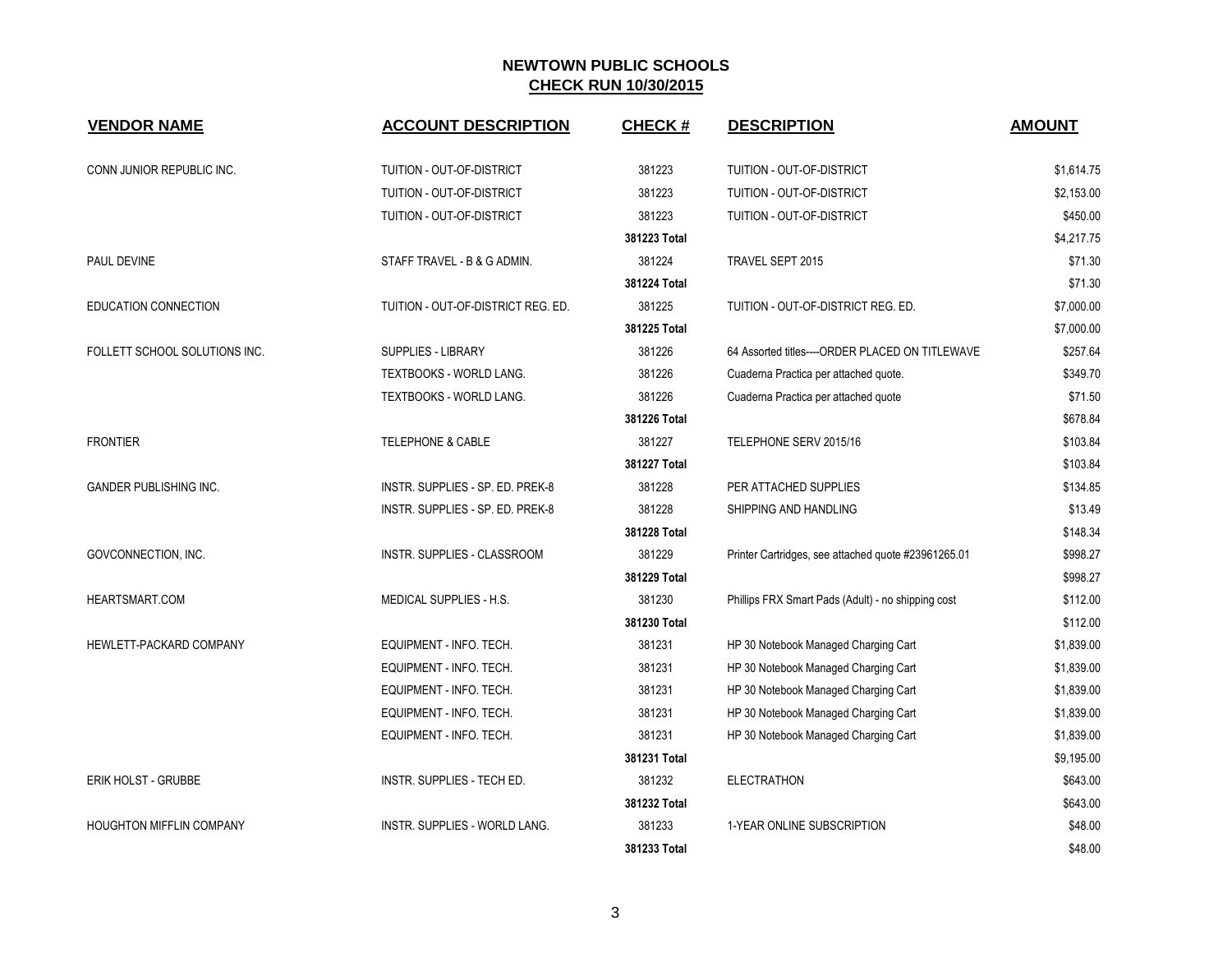| <b>VENDOR NAME</b>                       | <b>ACCOUNT DESCRIPTION</b>      | <b>CHECK#</b> | <b>DESCRIPTION</b>                                        | <b>AMOUNT</b> |
|------------------------------------------|---------------------------------|---------------|-----------------------------------------------------------|---------------|
| INTERNATIONAL SOCCER & RUGBY IMPORTS LLC | <b>INSTR. SUPPLIES - SPORTS</b> | 381234        | SHORTS-BOYS SOCCER                                        | \$437.00      |
|                                          | INSTR. SUPPLIES - SPORTS        | 381234        | JERSEY- BALLS- SOCKS BOYS SOCCER                          | \$5,431.10    |
|                                          |                                 | 381234 Total  |                                                           | \$5,868.10    |
| KUTA SOFTWARE LLC                        | <b>INSTR. SUPPLIES - MATH</b>   | 381235        | Three year site license of infinite for one school campus | \$767.00      |
|                                          |                                 | 381235 Total  |                                                           | \$767.00      |
| <b>LITTLE SCIENTISTS LLC</b>             | INSTR. SUPPLIES - CLASSROOM     | 381236        | Sand or Soil Refill Kits, Grade 2, Science                | \$450.00      |
|                                          | INSTR. SUPPLIES - CLASSROOM     | 381236        | Shipping and Handling charges                             | \$45.00       |
|                                          |                                 | 381236 Total  |                                                           | \$495.00      |
| <b>KIM LOWELL</b>                        | INSTR. SUPPLIES - CLASSROOM     | 381237        | <b>ITEMS FOR ADVISORY</b>                                 | \$19.85       |
|                                          |                                 | 381237 Total  |                                                           | \$19.85       |
| <b>MAHARD'S PIANO SERVICE, LLC</b>       | <b>REPAIRS - MUSIC</b>          | 381238        | PIANO TUNING AND REPAIRS                                  | \$215.00      |
|                                          |                                 | 381238 Total  |                                                           | \$215.00      |
| <b>JILL MARAK</b>                        | STAFF TRAVEL - MUSIC            | 381239        | TRAVEL SEPT - OCT 2015                                    | \$31.28       |
|                                          |                                 | 381239 Total  |                                                           | \$31.28       |
| W.B. MASON., INC.                        | OFF. SUPPLIES - BUS. SERV.      | 381240        | <b>SUPPLIES 2015/16</b>                                   | \$8.95        |
|                                          | OFF. SUPPLIES - BUS. SERV.      | 381240        | COFFEE 2015/16                                            | \$53.94       |
|                                          | OFF. SUPPLIES - BUS. SERV.      | 381240        | WATER 2015/16                                             | \$47.88       |
|                                          | OFF. SUPPLIES - BUS. SERV.      | 381240        | PAPER 2015/16                                             | \$54.54       |
|                                          | OFF. SUPPLIES - BUS. SERV.      | 381240        | <b>SUPPLIES 2015/16</b>                                   | \$65.04       |
|                                          | OFF. SUPPLIES - BUS. SERV.      | 381240        | WATER 2015/16                                             | (\$72.00)     |
|                                          | OFF. SUPPLIES - BUS. SERV.      | 381240        | WATER 2015/16                                             | (\$60.00)     |
|                                          | INSTR. SUPPLIES - ART           | 381240        | Brush 9x12 drawing paper 60 lb. white                     | \$63.84       |
|                                          | INSTR. SUPPLIES - CLASSROOM     | 381240        | COPY PAPER WBM21200                                       | \$12,105.00   |
|                                          | INSTR. SUPPLIES - WORLD LANG.   | 381240        | CYO588626 FABRIC MARKERS                                  | \$16.50       |
|                                          | INSTR. SUPPLIES - SOC. STUDIES  | 381240        | COLOR PENCILS, ETC. SUPPLIES, SEE CART                    | \$117.65      |
|                                          | OFF. SUPPLIES - ADMIN.          | 381240        | Privacy Screens for security desk monitors.               | \$90.00       |
|                                          |                                 | 381240 Total  |                                                           | \$12,491.34   |
| <b>TIM MCGUIRE</b>                       | INSTR. SUPPLIES - COMPUTER ED.  | 381241        | <b>BATTERIES</b>                                          | \$58.85       |
|                                          |                                 | 381241 Total  |                                                           | \$58.85       |
| MOBILE MINI, INC.                        | <b>EQUIP RENTAL - SPORTS</b>    | 381242        | <b>RENTAL CONTAINERS</b>                                  | \$75.00       |
|                                          | <b>EQUIP RENTAL - SPORTS</b>    | 381242        | <b>RENTAL CONTAINERS</b>                                  | \$75.00       |
|                                          |                                 | 381242 Total  |                                                           | \$150.00      |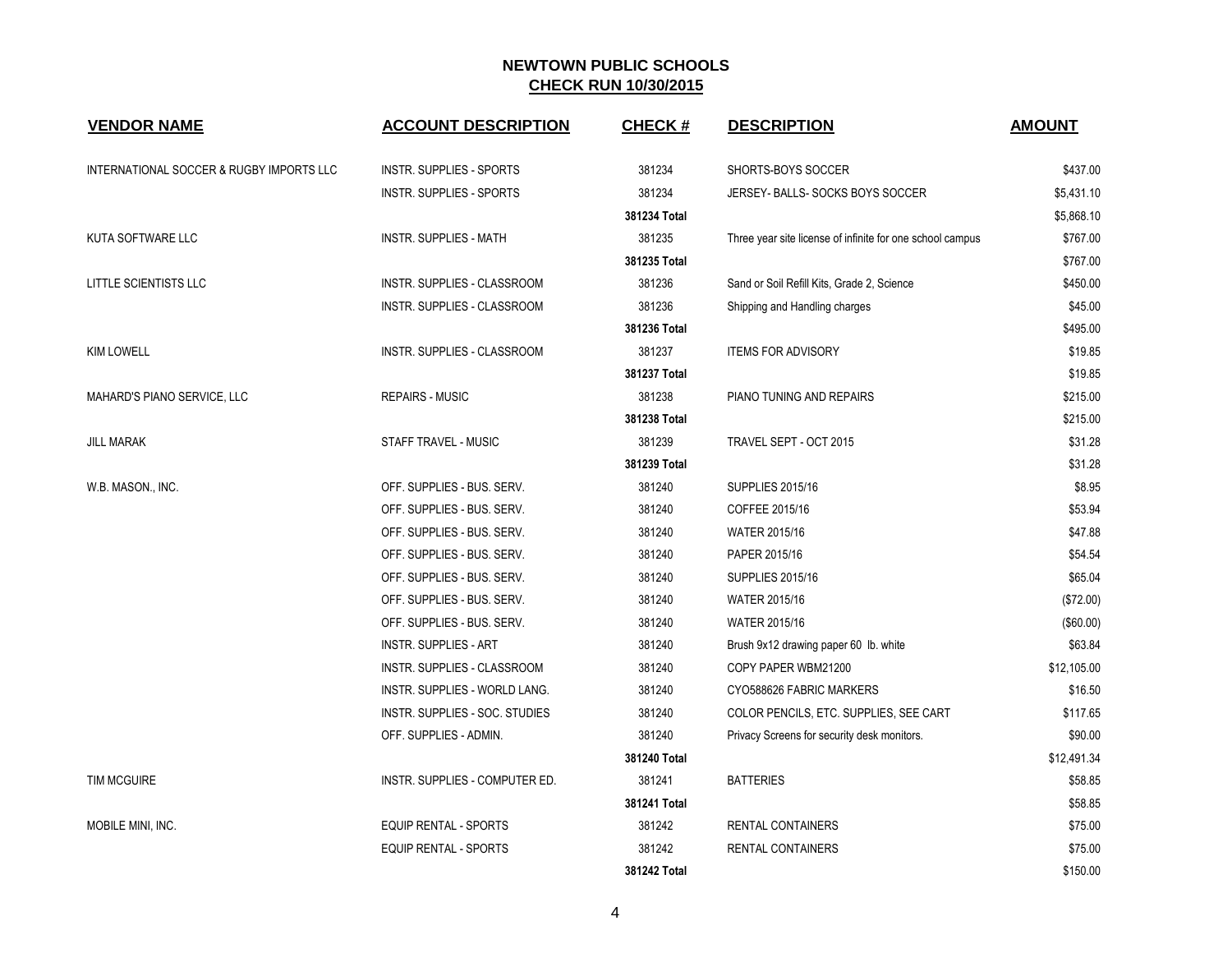| <b>VENDOR NAME</b>                  | <b>ACCOUNT DESCRIPTION</b>      | <b>CHECK#</b> | <b>DESCRIPTION</b>                                 | <b>AMOUNT</b> |
|-------------------------------------|---------------------------------|---------------|----------------------------------------------------|---------------|
| NATIONAL ASSOC. FOR MUSIC EDUCATION | MEMBERSHIPS - MUSIC             | 381243        | ANNUAL MEMBERSHIP                                  | \$128.00      |
|                                     |                                 | 381243 Total  |                                                    | \$128.00      |
| NEW ENGLAND ASSOCIATION OF          | STAFF TRAVEL - ADMIN.           | 381244        | NEASC-TRAVEL EXPENSES                              | \$877.19      |
|                                     |                                 | 381244 Total  |                                                    | \$877.19      |
| NEW ENGLAND SPORTSWEAR              | <b>INSTR. SUPPLIES - SPORTS</b> | 381245        | VOLLEYBALL JERSEYS                                 | \$1,856.00    |
|                                     |                                 | 381245 Total  |                                                    | \$1,856.00    |
| NUTMEG TIME INC.                    | <b>REPAIRS - GUIDANCE</b>       | 381246        | Maintenance Agreement - Time clock NO SHIPPING     | \$104.00      |
|                                     |                                 | 381246 Total  |                                                    | \$104.00      |
| ON-SITE SHREDDING                   | CONTRACTED SERV. - BUS. SERV.   | 381247        | SHREDDING SERV AT C/O 2015/16                      | \$40.00       |
|                                     |                                 | 381247 Total  |                                                    | \$40.00       |
| PCM-G                               | INSTR. SUPPLIES - INFO. TECH.   | 381248        | HP ColorLasetjet M252dwQuote 44432535649           | \$184.50      |
|                                     |                                 | 381248 Total  |                                                    | \$184.50      |
| PROGRESSIVE SCALE AND LABEL SYS LLC | <b>REPAIRS - SPORTS</b>         | 381249        | <b>SCALE CALIBRATION</b>                           | \$170.00      |
|                                     |                                 | 381249 Total  |                                                    | \$170.00      |
| QUILL CORPORATION                   | OFF. SUPPLIES - ADMIN.          | 381250        | Pen refills                                        | \$27.72       |
|                                     | <b>INSTR. SUPPLIES - MUSIC</b>  | 381250        | Pocket folders - Assorted                          | \$37.76       |
|                                     | <b>INSTR. SUPPLIES - MUSIC</b>  | 381250        | Pocket folders - Purple                            | \$9.59        |
|                                     | <b>INSTR. SUPPLIES - MUSIC</b>  | 381250        | Pocket folders - Green                             | \$9.59        |
|                                     | <b>INSTR. SUPPLIES - MUSIC</b>  | 381250        | Pocket folders - Yellow                            | \$4.72        |
|                                     | <b>INSTR. SUPPLIES - MUSIC</b>  | 381250        | Pocket folders - Royal Blue                        | \$10.39       |
|                                     | INSTR. SUPPLIES - MUSIC         | 381250        | Expo low odor dry erase markers                    | \$23.94       |
|                                     | <b>INSTR. SUPPLIES - MUSIC</b>  | 381250        | Ticonderoga #2 unsharpened pencils free shipping   | \$22.00       |
|                                     |                                 | 381250 Total  |                                                    | \$145.71      |
| RIDDELL/ ALL AMERICAN SPORTS CORP   | <b>INSTR. SUPPLIES - SPORTS</b> | 381251        | FOOTBALL JERSEY ADULT                              | \$1,433.00    |
|                                     |                                 | 381251 Total  |                                                    | \$1,433.00    |
| ROBERTS LAWN SERVICE                | <b>REPAIRS - SPORTS</b>         | 381252        | CUT TRAIL- FOR NEWTOWN CROSS COUNTRY               | \$1,500.00    |
|                                     |                                 | 381252 Total  |                                                    | \$1,500.00    |
| SAGE PUBLICATIONS INC.              | SUPPLIES - LIBRARY              | 381253        | CQ Researcher Archive Update, subscription renewal | \$793.00      |
|                                     |                                 | 381253 Total  |                                                    | \$793.00      |
| HENRY SCHEIN, INC.                  | MEDICAL SUPPLIES - H.S.         | 381254        | Washcloth - #900-4279 for Special Ed               | \$299.80      |
|                                     |                                 | 381254 Total  |                                                    | \$299.80      |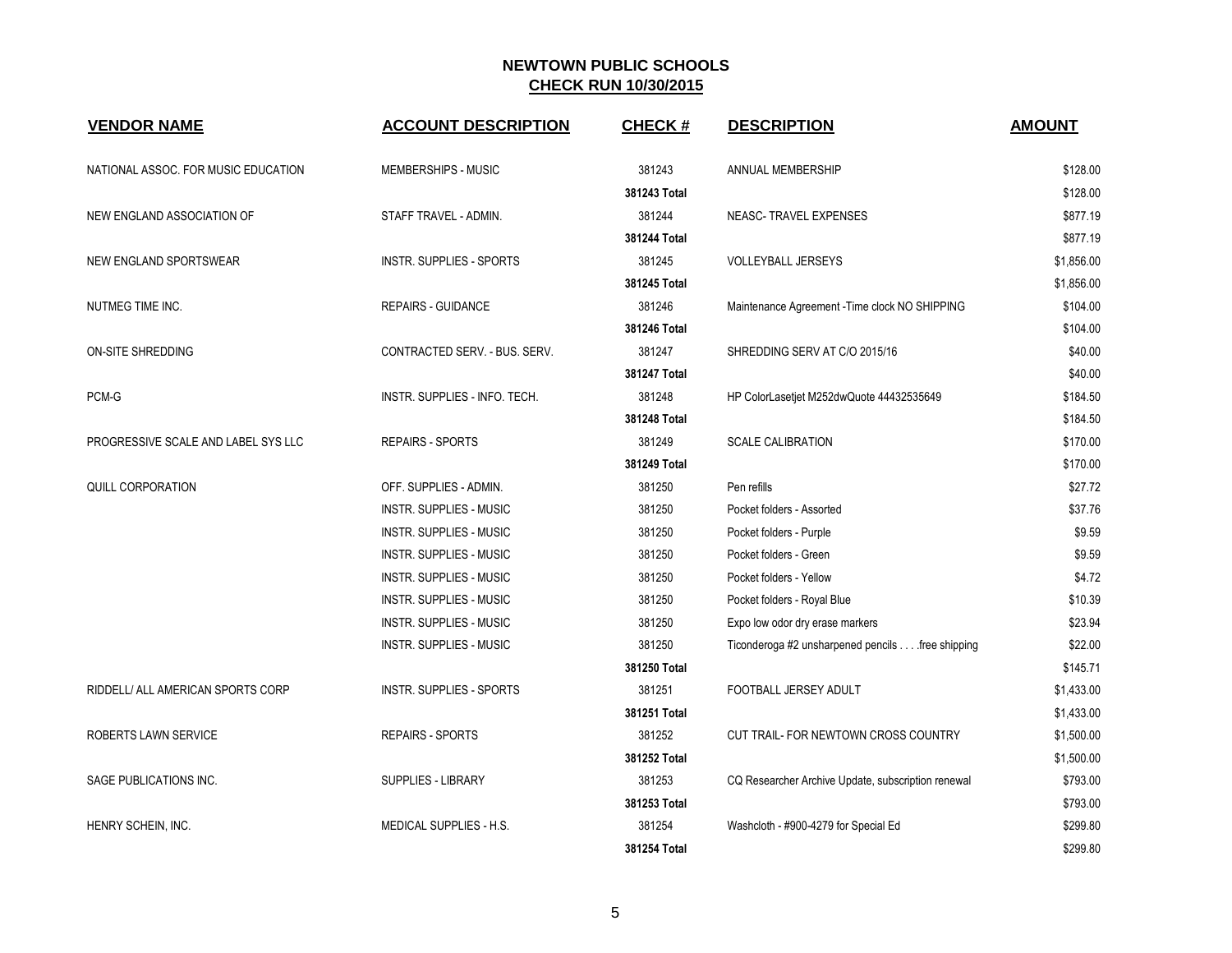| <b>VENDOR NAME</b>              | <b>ACCOUNT DESCRIPTION</b>           | <b>CHECK#</b> | <b>DESCRIPTION</b>                              | <b>AMOUNT</b> |
|---------------------------------|--------------------------------------|---------------|-------------------------------------------------|---------------|
| <b>GREG SIMON</b>               | STAFF TRAIN. - CLASSROOM             | 381255        | <b>REG FOR NATIONAL CONF.</b>                   | \$415.00      |
|                                 |                                      | 381255 Total  |                                                 | \$415.00      |
| SOCIAL STUDIES SCHOOL SERVICE   | INSTR. SUPPLIES - SOC. STUDIES       | 381256        | Various books, maps, and CD s for classroom use | \$59.94       |
|                                 | INSTR. SUPPLIES - SOC. STUDIES       | 381256        | Shipping charge                                 | \$7.19        |
|                                 |                                      | 381256 Total  |                                                 | \$67.13       |
| SOUTHBURY PRINTING CENTRE, INC. | PRINTING - GUIDANCE                  | 381257        | 650 Newtown High School 2015-2016 profiles      | \$726.63      |
|                                 |                                      | 381257 Total  |                                                 | \$726.63      |
| STADIUM SYSTEM, INC.            | INSTR. SUPPLIES - SPORTS             | 381258        | UNDER ARMOR PANTS- FOOTBALL                     | \$571.00      |
|                                 |                                      | 381258 Total  |                                                 | \$571.00      |
| STAPLES ADVANTAGE               | <b>INSTR. SUPPLIES - MUSIC</b>       | 381259        | DVD-EXPO MARKERS- PENCILS- WIPES SEE CART       | \$291.39      |
|                                 |                                      | 381259 Total  |                                                 | \$291.39      |
| <b>DENNIS STRATFORD</b>         | <b>REPAIRS - TRANS.</b>              | 381260        | <b>INSPECTION OF TRANSP, VAN</b>                | \$40.00       |
|                                 |                                      | 381260 Total  |                                                 | \$40.00       |
| SUCCESS BY DESIGN, INC.         | INSTR. SUPPLIES - CLASSROOM          | 381261        | 3rd & 4th Grade Student Planners Order #145568  | \$599.52      |
|                                 |                                      | 381261 Total  |                                                 | \$599.52      |
| SYSCO CONNECTICUT LLC           | INSTR. SUPPLIES - LIFE MAN./CULINARY | 381262        | <b>CULINARY SUPPLIES</b>                        | \$405.69      |
|                                 |                                      | 381262 Total  |                                                 | \$405.69      |
| TI:ME                           | MEMBERSHIPS - MUSIC                  | 381263        | MEMBERSHIP FEE                                  | \$50.00       |
|                                 |                                      | 381263 Total  |                                                 | \$50.00       |
| TIME FOR KIDS                   | INSTR. SUPPLIES - CLASSROOM          | 381264        | Renewal Subscription to Time for Kids, 2015-16  | \$233.20      |
|                                 | INSTR. SUPPLIES - CLASSROOM          | 381264        | Renewal Subscription to Time for Kids, 2015-16  | \$330.72      |
|                                 | INSTR. SUPPLIES - CLASSROOM          | 381264        | Renewal Subscription to Time for Kids, 2015-16  | \$339.20      |
|                                 |                                      | 381264 Total  |                                                 | \$903.12      |
| TOWN OF NEWTOWN                 | SEWER OPERATION & MAINT.             | 381265        | <b>SEWER USE</b>                                | \$653.02      |
|                                 |                                      | 381265 Total  |                                                 | \$653.02      |
| WGI SPORTS OF THE ARTS          | CONTRACTED SERV. - MUSIC             | 381266        | <b>SALEM EVENT</b>                              | \$300.00      |
|                                 | CONTRACTED SERV. - MUSIC             | 381266        | REGIONAL CHAMPIONSHIP                           | \$475.00      |
|                                 | CONTRACTED SERV. - MUSIC             | 381266        | <b>WORLD CHAMPIONSHIP</b>                       | \$740.00      |
|                                 | CONTRACTED SERV. - MUSIC             | 381266        | WGI COLOR GUARD MEMBERSHIP                      | \$100.00      |
|                                 | CONTRACTED SERV. - MUSIC             | 381266        | <b>TRUMBULL REGIONAL</b>                        | \$225.00      |
|                                 | CONTRACTED SERV. - MUSIC             | 381266        | WGI PERCUSSION MEMBERSHIP                       | \$100.00      |
|                                 |                                      | 381266 Total  |                                                 | \$1,940.00    |